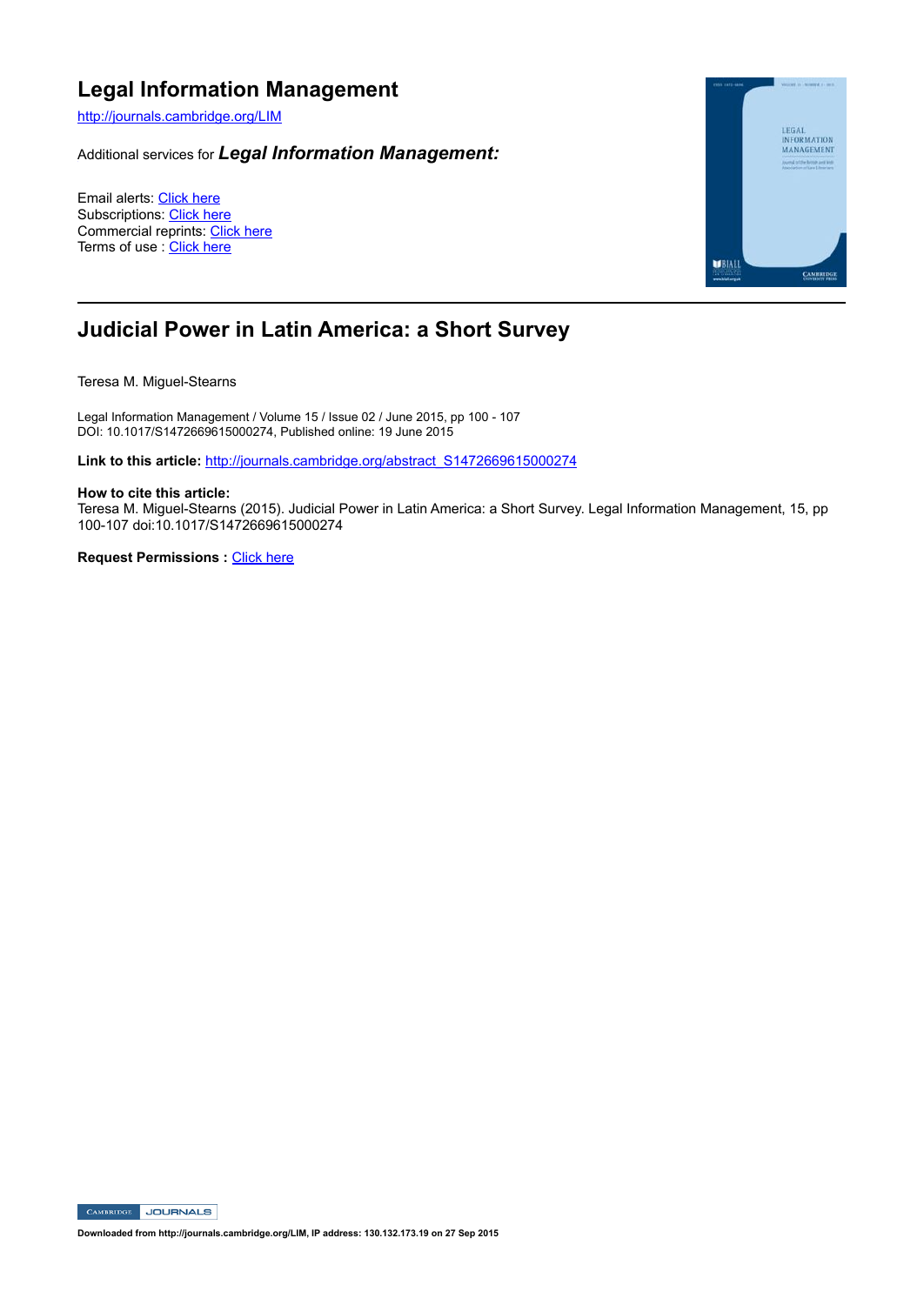# Judicial Power in Latin America: a Short Survey

Abstract: This article, written by Teresa M. Miguel-Stearns, explores the vast differences in judicial authority not only between the common law and civil law traditions, but also among various countries steeped in the civil law tradition in Latin America. Judicial review, certiorari, precedent, and other functions and characteristics of the judiciaries of five distinctly different countries (Argentina, Bolivia, Brazil, Chile, and Mexico) are compared and contrasted with each other and with the common law tradition. This evaluation demonstrates that despite their, arguably, similar distant histories and legal foundations, each country has evolved into a unique legal system with significant differences in the treatment of the judiciary and its jurisprudence.

Keywords: legal systems; judiciary; Latin America

## **OVERVIEW**

Latin American legal systems are often thought of collectively, but each country has a unique structure and each country's system has been influenced by a variety of legal traditions and international sources. The judiciary in Latin America is often minimalised and marginalised due to the notion that legal systems of the countries are based on civil law, which assumes that even high courts are weak.<sup>1</sup>

Since inception, the judiciaries in many Latin American countries have undergone radical changes to both structure and importance, and have taken on a new identity and role in many societies. Judicial authority has been considered and reconsidered during judicial reforms throughout Latin America in the  $20<sup>th</sup>$  and  $21<sup>st</sup>$  centuries. Judicial reform encompasses: 1. the types of conflicts a particular court can resolve ( judicial review); 2. who can bring certain actions before particular courts (standing); 3. the ability of a court to control its docket (certiorari<sup>[2](#page-6-0)</sup>); and 4. the nature and effect of court decision on future matters (stare decisis,<sup>[3](#page-6-0)</sup> erga omnes,<sup>[4](#page-6-0)</sup> inter partes,<sup>[5](#page-6-0)</sup> and the like).<sup>[6](#page-6-0)</sup> All of these factors directly affect the power held by a court. A court that has the authority to control its docket and issue binding decisions, for example, is more powerful than one that must hear every petition before it and whose decisions only apply to the parties involved. $<sup>7</sup>$  $<sup>7</sup>$  $<sup>7</sup>$ </sup>

The nature of judicial review varies among courts in the region. For example, whereas in common law jurisdictions, courts are limited to hearing a posteriori cases, i.e. controversies brought by parties challenging enacted laws, many courts in Latin America have both a posteriori jurisdiction as well as a priori jurisdiction, which are challenges to laws before they are enacted, often referred to as abstract cases.<sup>[8](#page-6-0)</sup>

Further, several countries, like Mexico, Argentina, and Brazil, rely on their supreme courts to decide matters of constitutional law as well as other questions of legal importance. Other countries, such as Bolivia, Colombia, and Chile, have created separate constitutional courts exclusively to hear cases of a constitutional nature, thus relieving their supreme courts of this power and duty.

Also unique to Latin America is the concept of amparo.<sup>[9](#page-6-0)</sup> The Mexican Constitution of 1857 introduced amparo to Latin America, various versions of which have been adopted by every country in the region (except Cuba). Amparo in its many forms allows citizens to bring an action in court against the government for a violation of fundamental or constitutional rights. It is meant to be restorative as opposed to compensatory, and is a means of providing relatively immediate relief in otherwise over-loaded and slow judicial systems.<sup>[10](#page-6-0)</sup>

A significant question confronting Latin American countries and their judiciaries is how much importance to give to the decisions, constitutional and non-constitutional, of their highest courts. In common law jurisdictions, the legal rationale in a decision by a higher court binds all lower courts answerable to that higher court. A decision on a point of law by the highest court of the land binds all courts and establishes the law of the land.<sup>[11](#page-6-0)</sup>

In civil law jurisdictions, such as those in Latin America, courts traditionally are limited to applying the laws that have been created by the legislature or by executive decree. Jurisprudence has not historically been a source of law. In fact, most court decisions are inter partes, binding only the parties to the case before the court; they do not even have erga omnes effect, which would allow courts to issue decisions that could then be applied to cases stemming from the same event or with similar circumstances. Thus, many tribunals are deciding the same case and controversy hundreds of times.<sup>[12](#page-6-0)</sup>

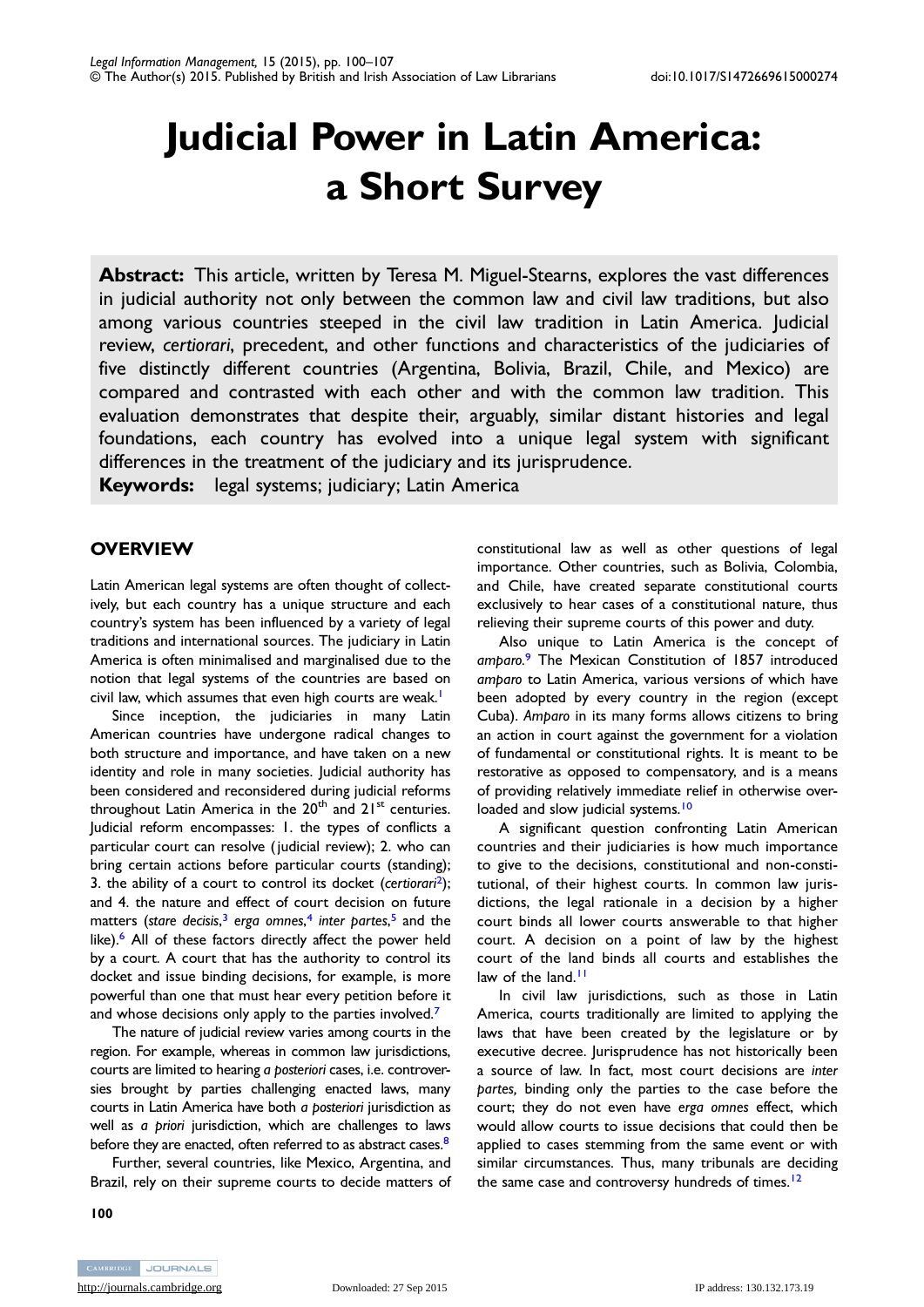The concept of stare decisis, which creates a rule of law requiring binding precedent for other courts to follow, is not part of the legal tradition of Latin American countries. However, the common law notion of persuasive or binding jurisprudence is no longer completely non-existent in the region.<sup>[13](#page-6-0)</sup> In the table below, Antonio Canova González divides Latin American national courts into three categories based on the nature of their decisions pertaining specifically to constitutional jurispru-dence: binding, followed, and orientating.<sup>[14](#page-7-0)</sup>

This paper uses the below chart as a starting point to explore the current state of judicial authority in several countries. It also directs readers to electronic resources for the jurisprudence of these countries.

#### ESTADOS UNIDOS MEXICANOS / UNITED MEXICAN STATES

The Suprema Corte de Justicia de la Nación (SCJN), the highest court in Mexico, has two chambers: one for civil and penal cases, and the other for administrative and labour cases. Each chamber has five justices with the Chief Justice weighing in only during plenary sessions for certain cases, such as amparo matters, conflicts between the two chambers, and constitutional questions.<sup>[18](#page-7-0)</sup> The SCJN has original jurisdiction in two types of cases: Constitutional Controversies (involving disputes among political powers such as the judiciary, executive, legislature, states, and federal government), and Actions of Unconstitutionality (pertaining to the constitutionality of laws). The bulk of its cases come from appeals by the dis-trict and appellate courts.<sup>[19](#page-7-0)</sup>

Mexico is one of the few countries in Latin America that expressly binds its lower courts to the decisions of the highest court under very specific circumstances. For example, according to Article 192 of the Ley de Amparo

of 1936, when eight justices of the SCJN decide a particular question of law and issue an opinion, and the decision is upheld five consecutive times by eight justices of the SCJN sitting en banc or 4 justices if sitting in Sala (Chamber), the interpretation becomes jurisprudencia which signifies binding precedent on all state and federal courts.[20](#page-7-0) In April 2013, Mexico promulgated a new Ley de Amparo which provides the same guidelines in Articles 222–224: jurisprudencia is binding on all courts when no less than eight justices sitting in plenary session, or four justices sitting in Sala, decide the same point of law five times in five different and consecutive cases. Once established, jurisprudencia can only be overturned by a unani-mous vote of the SCJN.<sup>[21](#page-7-0)</sup>

Another grant of power to establish jurisprudencia is Article 232 of the Organic Law of the Federal Judicial Branch.<sup>[22](#page-7-0)</sup> The system of reiteration to form binding precedent from the Federal Electoral Tribunal is slightly more complicated under this law:

The Upper Chamber is required to issue three consecutive decisions upholding a different point of law regarding to the same issue. Regional Chambers are required to issue five consecutive decisions upholding a different point of law regarding the same issue, in addition to the ratification by the Upper Chamber. For these courts to establish a binding decision, they must meet these requirements, but must also obtain a formal declaration from the Upper Chamber, stating that a binding decision has actually been made.<sup>[23](#page-7-0)</sup>

In addition to reiteration as a form of creating binding precedent, the SCJN can create precedent when settling conflicts between the Chambers of the CSJN or the

| Constitutional jurisprudence that<br>is expressly binding precedent<br>for other courts | <b>Constitutional jurisprudence</b><br>is followed by courts though<br>not officially binding | Constitutional jurisprudence that<br>serves only to orient<br>other judges |
|-----------------------------------------------------------------------------------------|-----------------------------------------------------------------------------------------------|----------------------------------------------------------------------------|
| Bolivia <sup>16</sup>                                                                   | <b>Argentina</b>                                                                              | <b>Chile</b>                                                               |
| Costa Rica                                                                              | Brazil <sup>17</sup>                                                                          | Ecuador                                                                    |
| Guatemala                                                                               | Colombia                                                                                      | Honduras                                                                   |
| <b>Mexico</b>                                                                           | El Salvador                                                                                   | Nicaragua                                                                  |
| Venezuela                                                                               | Peru                                                                                          | Panama                                                                     |
|                                                                                         |                                                                                               | Paraguay                                                                   |
|                                                                                         |                                                                                               | Dominican Republic                                                         |
|                                                                                         |                                                                                               | Uruguay                                                                    |

Table 1 – What is the nature of jurisprudence of the court that decides constitutional questions?

101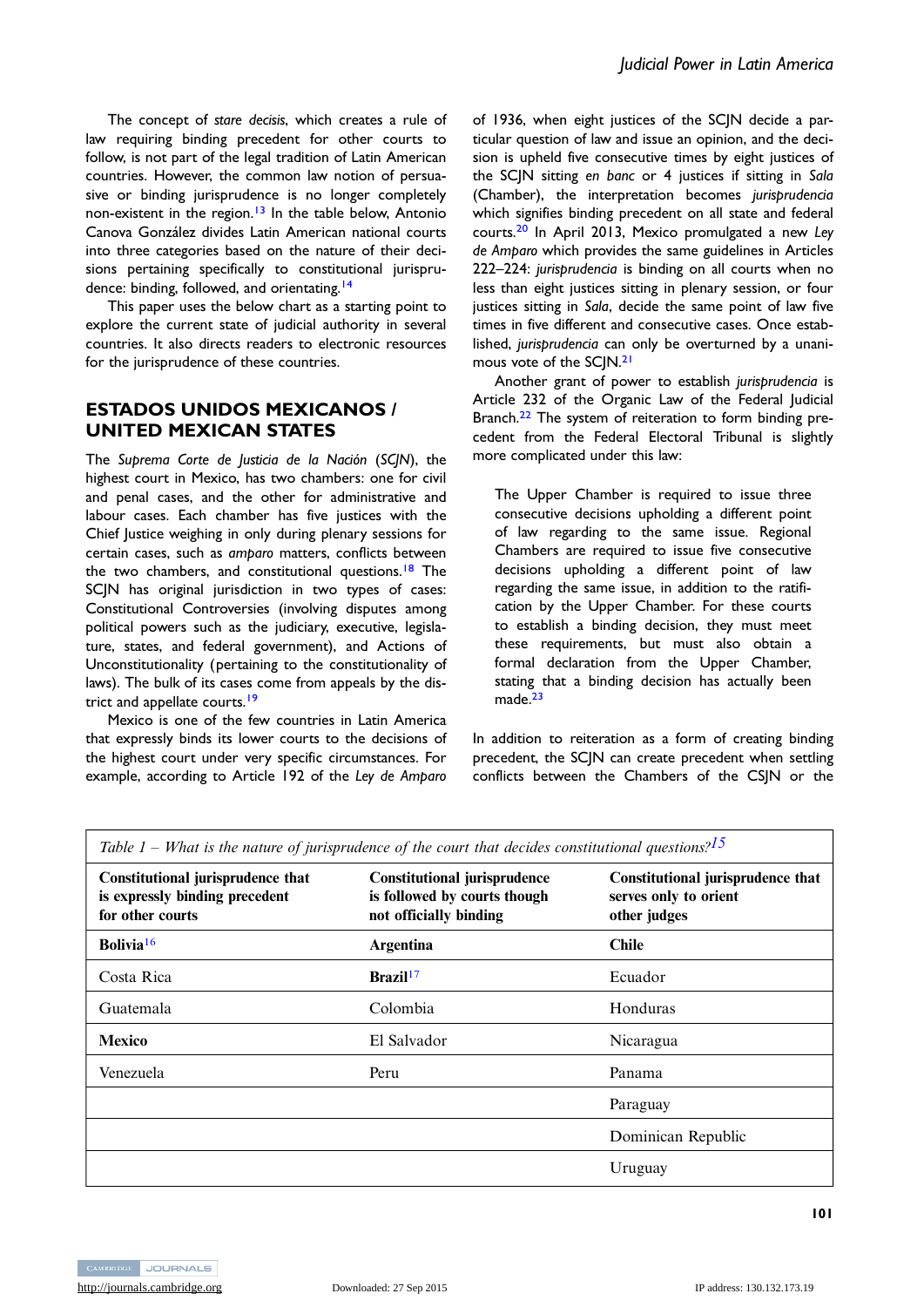various Collegiate (appellate) courts. The CSJN sitting en banc must settle conflicts between the Chambers of the SCJN, whereas one of the two Chambers of the CSJN may settle conflicts among the Collegiate courts.<sup>[24](#page-7-0)</sup>

The 1994 judicial reforms that created the two actions challenging constitutionality, Constitutional Controversies and Actions of Unconstitutionality, also gave the SCJN the power to establish precedent-setting decisions in these matters, though with a high threshold. Actions of Unconstitutionality (a priori review which can only be brought by the Attorney General and other specific government officials) call for a supermajority of eight of the eleven justices. Constitutional Controversies (requiring an actual controversy between two government bodies) also requires the affirmation of eight of eleven justices for binding precedential effect, but allows for inter partes application with a simple majority.<sup>25</sup>

Some scholars argue that the system of binding precedent in Mexico lends itself to a lower caseload for the courts, especially as compared to a country such as Brazil.<sup>[26](#page-7-0)</sup> However, there are many other reasons why Brazil's court system has such a severe backlog of cases.

## SCJN Decisions:

The SCJN ([www.scjn.gob.mx/Paginas/Inicio.aspx](https://www.scjn.gob.mx/Paginas/Inicio.aspx)) provides electronic access to the decisions of the courts through different means and publications: (1) a searchable database containing public versions of the judgments of the SCJN in full-text, Word format, 2003 to date; and (2) Semanario Judicial de la Federación, containing various texts to find cases including the Gaceta and Tesis y Ejecutorias from 1917.[27](#page-7-0)

#### REPÚBLICA FEDERATIVA DO BRASIL / FEDERATED REPUBLIC OF BRAZIL

Like Mexico, Brazil does not have a separate constitutional court. In fact, any court in Brazil may decide the constitutionality of any law or decree while deciding a controversy before that court. This determination has inter partes effect<sup>[28](#page-7-0)</sup> except when declared to be a sumula vinculante (discussed in more detail below). Lower court decisions are normally appealable up to the highest court, the Supremo Tribunal Federal (STF) of Brazil. Composed of eleven justices, the STF generally sits in panels of five justices.<sup>[29](#page-7-0)</sup>

The 1988 Constitution of Brazil included significant judicial reform, broadening access to the courts in many respects. One example is the ability of the STF to hear a priori cases through Direct Actions of Unconstitutionality brought by certain political actors, such as the president, leaders of congress, state governors, attorneys general, and the federal bar association; and pertaining to the constitutionality of laws, such as those passed by Congress and the federal and state legislatures.<sup>[30](#page-7-0)</sup> A minimum of

102

eight justices are required to hear a Direct Action of Unconstitutionality, and at least six are needed to declare the law or decree unconstitutional.<sup>[31](#page-7-0)</sup>

Further, the Declaratory Action of Constitutionality, modified by Constitutional Amendment 3 in 1993 (Emenda Constitutional 3/1993), allows the STF to declare the constitutionality of a governmental policy upon the request of the President, Congress, or Attorney General. After a declaration of constitutionality, which carries with it erga omnes effect, the policy can no longer be con-tested in the lower courts.<sup>[32](#page-7-0)</sup>

The STF acts as the last court of appeal in a posteriori cases. The STF must accept all appeals; there is no practice of certiorari. STF decisions generally apply inter partes only; there is no erga omnes effect. Also, except in very limited instances, the decisions of the STF are not binding upon the lower courts.<sup>[33](#page-7-0)</sup>

The concept of precedent began infiltrating Brazilian jurisprudence in 1964 when the STF was given the means to declare súmulas. Súmulas are short, official restatements of the Court's recurrent position on a particular issue of the law which carry great persuasive force and tend to determine the outcome of similar cases. $34$  Once a rule has been created by súmula, any argument to the contrary will be rejected by the court.<sup>[35](#page-7-0)</sup> Beginning in 1964, there have been 736 súmulas declared and issued, the last of which was in 2003.<sup>[36](#page-7-0)</sup>

The declaration of binding precedent (Súmula Vinculante (SV)) for the STF was first approved in Constitutional Amendment 45 in 2004 (Art. 103-A, Emenda Constitutional 45/2004). This power allows the STF to declare an a posteriori case decision and rationale legally binding precedent for the lower courts. An SV can only be issued with an affirmative declaration and the support of eight of the eleven justices. $37$  Since inception, there have been 37 súmulas vinculantes declared.<sup>[38](#page-7-0)</sup>

Constitutional reforms providing greater access to the courts, coupled with very little precedent-setting ability and the inter partes effect of decisions, led to the explosion of cases and the resulting backlog in the judiciary. Further, government agencies are known for appealing cases simply to avoid compensating litigants. From 2000–2009, over one million cases were filed with the STF.<sup>[39](#page-7-0)</sup>

#### **STF Decisions**

Prior to 1 January 2011, jurisprudence of Brazilian courts was published in the official judicial gazette, Diário da Justiça. This gazette has been discontinued and decisions are now published in the Diário Oficial.<sup>[40](#page-7-0)</sup>

The Federal Supreme Court (STF) website maintains a database where one can search for jurisprudence of the court, [http://www.stf.jus.br/portal/jurisprudencia/pesquisar](http://www.stf.jus.br/portal/jurisprudencia/pesquisarJurisprudencia.asp) [Jurisprudencia.asp.](http://www.stf.jus.br/portal/jurisprudencia/pesquisarJurisprudencia.asp) There are pages dedicated to súmulas, [http://www.stf.jus.br/portal/cms/verTexto.asp?servico=juris](http://www.stf.jus.br/portal/cms/verTexto.asp?servico=jurisprudenciaSumula) [prudenciaSumula,](http://www.stf.jus.br/portal/cms/verTexto.asp?servico=jurisprudenciaSumula) and súmulas vinculantes, [http://www.stf.](http://www.stf.jus.br/portal/cms/verTexto.asp?servico=jurisprudenciaSumulaVinculante) [jus.br/portal/cms/verTexto.asp?servico=jurisprudenciaSumula](http://www.stf.jus.br/portal/cms/verTexto.asp?servico=jurisprudenciaSumulaVinculante) [Vinculante](http://www.stf.jus.br/portal/cms/verTexto.asp?servico=jurisprudenciaSumulaVinculante). Note the STF has also provided translations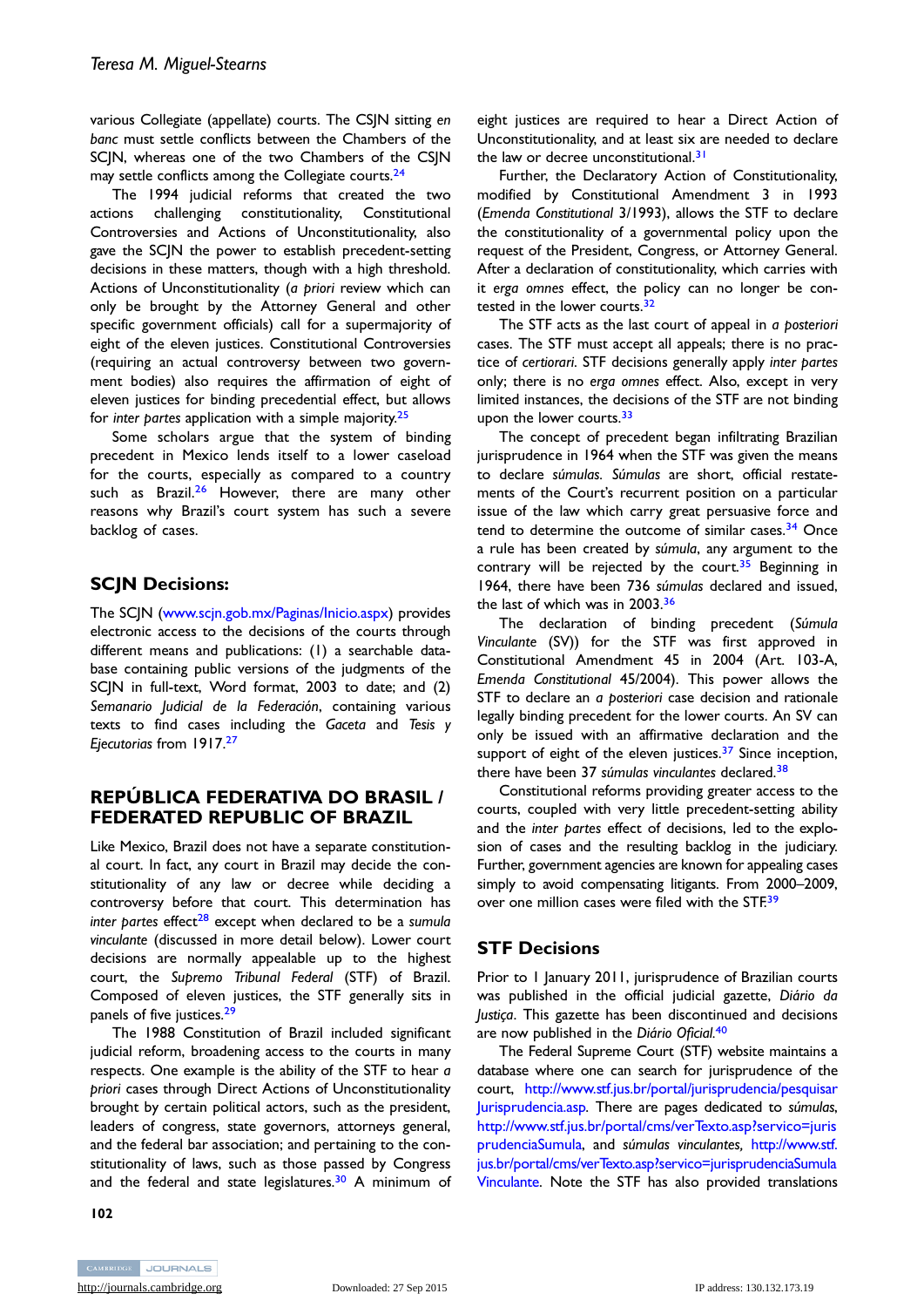for several cases in various languages, [http://www.stf.jus.](http://www.stf.jus.br/portal/jurisprudenciaTraduzida/jurisprudenciaTraduzida.asp) [br/portal/jurisprudenciaTraduzida/jurisprudenciaTraduzida.](http://www.stf.jus.br/portal/jurisprudenciaTraduzida/jurisprudenciaTraduzida.asp) [asp.](http://www.stf.jus.br/portal/jurisprudenciaTraduzida/jurisprudenciaTraduzida.asp) [41](#page-7-0)

Please see the GlobaLex guide for Brazil for a thorough although somewhat outdated overview of the country's legal system: [http://www.nyulawglobal.org/globalex/](http://www.nyulawglobal.org/globalex/Brazil.htm) [Brazil.htm.](http://www.nyulawglobal.org/globalex/Brazil.htm)

#### LA REPÚBLICA DE ARGENTINA/ THE REPUBLIC OF ARGENTINA

The Corte Suprema de Justicia de la Nación (CSJN), Argentina's highest tribunal, has seven justices. The CSJN was created in 1853 by the Argentine Constitution and modeled after the Supreme Court of the United States of America.[42](#page-7-0) The decisions of the U.S. Supreme Court and scholarly treatises of North American jurists continued to influence Argentine jurisprudence throughout the 19th century.<sup>[43](#page-7-0)</sup>

As a result, the CSJN follows notions of judicial review similar to the U.S. Supreme Court. The CSJN will only hear a posteriori controversies where the parties have standing, the case is ripe, and the controversy is not moot.<sup>[44](#page-7-0)</sup> Thus, the CSJN does not hear a priori (abstract) cases as do many other high courts in the region following civil law tradition.

One significant difference between the CSJN and the Supreme Court of the United States is that the decisions of the CSJN bind only the parties to the ruling of the Court; there is no express doctrine of stare decisis.<sup>[45](#page-7-0)</sup> Over time, however, the CSJN has successfully persuaded the lower courts to follow the rulings of the CSJN by stating, for example, that it is the "moral duty" of the lower courts to follow the nation's supreme tribunal.<sup>[46](#page-7-0)</sup> The CSJN subsequently scolded lower courts for not following CSJN decisions and declared that such behaviour undermines the judiciary as an institution.<sup>47</sup> Lower courts have generally been complicit such that although not expressly stated in the Constitution or elsewhere, the decisions of the CSJN have evolved into binding precedent in many regards, $48$  though to what extent remains unclear.<sup>[49](#page-8-0)</sup>

#### CSJN Decisions

The website of the Supreme Court of the Nation ([http://](http://www.csjn.gov.ar/jurisprudencia.html) [www.csjn.gov.ar/jurisprudencia.html](http://www.csjn.gov.ar/jurisprudencia.html)) has scanned pdfs of the Fallos de la Corte Suprema de Justicia de la Nación, the official print court reporter, and official born-digital pdfs. One can search for jurisprudence of the court in several ways: by date for the recent decisions; by theme for summaries of all decisions dating back to the court's inception in 1863; by keyword (or more advanced search) for full-text decisions from 1994; and by browsing a list of cases organized chronologically.[50](#page-8-0) Infojus [\(http://www.saij.](http://www.saij.jus.gov.ar/) [jus.gov.ar/\)](http://www.saij.jus.gov.ar/) also provides CJSN jurisprudence.<sup>51</sup>

Please see the GlobaLex guide on Argentina for an excellent overview of the country's legal system: [http://](http://www.nyulawglobal.org/globalex/Argentina1.htm) [www.nyulawglobal.org/globalex/Argentina1.htm](http://www.nyulawglobal.org/globalex/Argentina1.htm).

### ESTADO PLURINACIONAL DE BOLIVIA / PLURINATIONAL STATE OF BOLIVIA

Bolivia has a fascinating history of granting judicial power, pulling it away, and reinstating it. Judicial review was first granted to the Tribunal Supremo de Justicia (TSJ) in the Constitution in 1861.The 1878 Constitution went further and gave the TSJ the power to decide the constitutionality of law, decrees, and regulations. Like Argentina, the TSJ was modeled after the Supreme Court of the United States in many respects, but, also like Argentina, with some fundamental differences. For example, TSJ decisions were merely inter partes (as opposed to the erga omnes effect of U.S. Supreme Court decisions); yet the TSJ was the only court in the country with the authority to declare the unconstitutionality of laws (similar to the U.S. system). Also, there was no system of precedent in the Bolivian judiciary, as there is in the U.S. model. Thus, Bolivia's judiciary was unlike any in the region, combining traits of various judi-cial models in the Americas.<sup>[52](#page-8-0)</sup>

The late 19<sup>th</sup> and 20<sup>th</sup> centuries in Bolivia were turbulent, marked by a civil war, a change from conservative to liberal to military leaders, a geographic change in the country's capital (from Sucre to La Paz, except for the TSJ), and a return to democracy in 1982. During the early 20<sup>th</sup> century, judicial review expanded as did the power of the lower courts to hear constitutional matters such as writs of habeas corpus and amparo. The 12 member TSJ had the responsibility to review lower court decisions. By the 1990s, these constitutional matters were often delayed for more than one year in the lower courts and a further year in the TSJ; other constitutional matters were delayed for as many as three or four years. This inefficiency, which resulted in a lack of citizen protection combined with other political pressures of the fixed-term (10 years) justices of the TSJ, formed the impetus to establish the Tribunal Constitutional de Bolivia (TCB) and a return to a centralized model for constitu-tional review.<sup>[53](#page-8-0)</sup>

The TCB was created with the 1995 Bolivian Constitution and was given judicial review power well beyond what had been granted to the TSJ, including: 1) erga omnes decision-making power; 2) the power to create binding precedent; and 3) both i priori and i posteriori authority review of legislation. The TCB was conceptualized and created to be a body completely independent of any other branch of government; but compromise with an objecting TSJ placed the TCB within the judicial branch, yet independent of the TS $1.54$  $1.54$  The TCB had five magistrates who served 10-year terms,

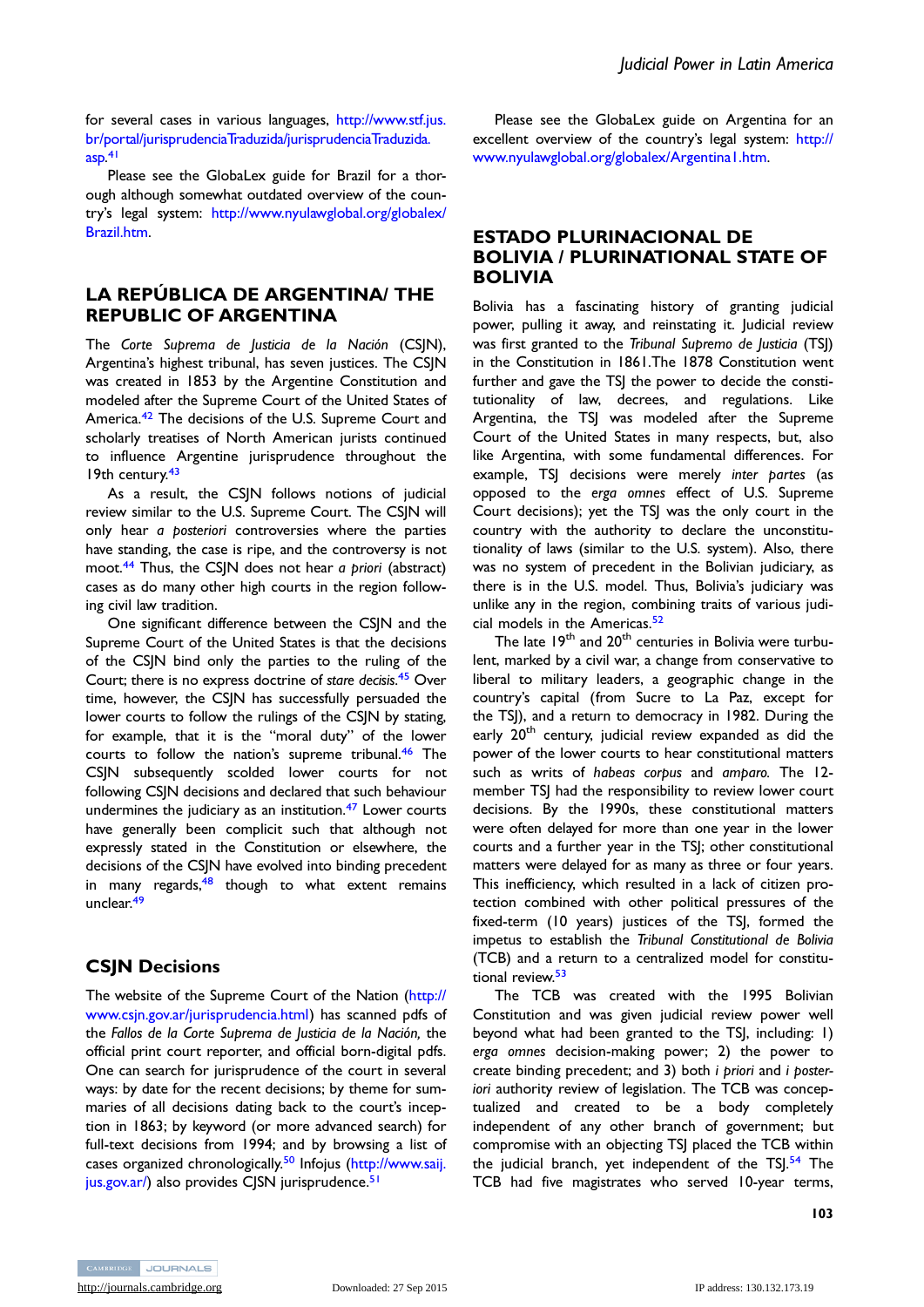elected by a 2/3 vote of all members present in a joint session of Congress.<sup>[55](#page-8-0)</sup>

With the establishment of the TCB, came the creation of nineteen different types of legal instruments, twelve of which were unique to the TCB, giving the TCB original and exclusive jurisdiction in these twelve matters. The various instruments specified who would have standing to use a particular type, and ensured direct access to the TCB for political entities and politicians as well as the general public. In the first decade of the court (1999–2009), the vast majority of complaints filed before the TCB were amparo actions (58%) and habeas corpus motions (26%).<sup>56</sup>

Despite broad access to the TCB, surveys showed that the Bolivian public did not trust the neutrality of the TSJ or the TCB, which led to political attacks against the justices of the high courts.<sup>[57](#page-8-0)</sup> The election of Evo Morales, the first indigenous president in a country that is 85% indigenous,<sup>[58](#page-8-0)</sup> led to unprecedented political upheaval and reform. Within the judiciary, countless judges resigned or were impeached for many reasons. By December 2008, the TSJ operated with only eight of twelve members; and by late 2009, the TSJ lost its quorum with only six justices remaining.<sup>[59](#page-8-0)</sup>

The TCB suffered a similar fate. By late 2006, the TCB had lost three of its five magistrates following accusations of bribery from President Morales that were later withdrawn. The Court was forced to operate with only two principal magistrates and three alternates. The following year, however, the entire Court was subjected to impeachment proceedings initiated by the President and overseen by Congress. By the end of 2007, only two alternate justices remained following the resignation of the other three. Although the TCB could not hear cases without a quorum, individual justices could sign administrative decrees, which they did. Eventually, a fourth justice resigned when Congress initiated impeachment proceedings against her after she signed a highly controversial decree denying a recall election for President Morales. The TCB was paralyzed.<sup>[60](#page-8-0)</sup> At the same time, a new Constitution went into effect in 2009, and the Ley del Deslinde Jurisdiccional established two parallel jurisdictions within the court system in Bolivia: ordinary and indigenous.<sup>[61](#page-8-0)</sup>

In February 2010, Congress approved a law allowing the president to appoint interim justices and magistrates for both high courts. Congress also approved the country's first popular election for members of the high courts for December 2010.<sup>[62](#page-8-0)</sup> Nonetheless, the TCB was disbanded in 2011 and replaced in 2012 with the Tribunal Constitucional Plurinacional (TCP).

Decisions of the TCP constitute binding precedent. The Law of the Constitutional Tribunal, Article 8, states that decisions of the TCP are vinculante (binding) in nature. Additionally, the Code of Constitutional Procedure, Article 15, provides more specifically that sentences, declarations, and autos of the TCP bind the parties to the case except for Actions of Unconstitutionality, which have broader application. Additionally, legal rationale in the decisions of the TCP constitutes binding precedent for all future decisions in all courts. $63$  This law is clearly an effort to distinguish ratio decidendi from obiter dicta in order to make the TCPs' legal rationale precedential in nature in a way that has not before been established in Brazil or Latin America generally; it seems more akin to the common law notion of what is binding precedent and what is merely dicta. It will take time to see if this is the case, and to evaluate the true power and authority of the new TCP.

#### Finding Court Decisions:

Jurisprudence of TCB and the TCP can be found on the new website of the TCP: [http://buscador.tcpbolivia.bo/%](http://buscador.tcpbolivia.bo/%28S%28bezaphpqhzpzbjq2fvxqk25p%29%29/Default.aspx) [28S%28bezaphpqhzpzbjq2fvxqk25p%29%29/Default.aspx](http://buscador.tcpbolivia.bo/%28S%28bezaphpqhzpzbjq2fvxqk25p%29%29/Default.aspx). One can search for decisions by date, party, or number.

The Supreme Court of Justice also has a website, <http://tsj.bo/>, where one can search by keyword in an attempt to locate court decisions, [http://tsj.bo/buscador](http://tsj.bo/buscador-autos-supremos/)[autos-supremos/](http://tsj.bo/buscador-autos-supremos/).

Please see the GlobaLex guide on Bolivia for an excellent introduction to the country's legal framework: [http://](http://www.nyulawglobal.org/globalex/Bolivian_Legal_Framework.htm) [www.nyulawglobal.org/globalex/Bolivian\\_Legal\\_Framework.](http://www.nyulawglobal.org/globalex/Bolivian_Legal_Framework.htm) [htm](http://www.nyulawglobal.org/globalex/Bolivian_Legal_Framework.htm).

## LA REPÚBLICA DE CHILE / THE REPUBLIC OF CHILE

The Corte Suprema (CS) and the Tribunal Constitucional (TC) are the highest courts in Chile. The CS is part of the Poder Judicial (Chilean federal judiciary) and acts as a court of cassation. It hears appeals from the appellate courts as well as other tribunals that are not part of the judiciary, such as the environmental courts, intellectual property court, and local police courts.<sup>[64](#page-8-0)</sup> The TC is an independent body that reviews treaties, proposes reforms to the Constitution, and reviews certain laws for constitutionality i priori as well as i posteriori; and resolves constitutional questions arising from the country's highest courts, the Corte Suprema, the Cortes de Apelaciones, and the Tribunal Calificador de Elecciones (Electoral Tribunal).<sup>[65](#page-8-0)</sup> Despite the lack of stare decisis in Chile, jurisprudence of these highest courts has evolved over many years and is often used in support of a decision or for illustrative purposes, or somewhere in between support and illustration.<sup>66</sup>

Article 3 of Código de Procedimiento Civil (Code of Civil Procedure), combined with more than a century of tradition, dictates that court decisions are not a formal source of law in Chile.<sup>67</sup> In March 2012, the Chilean Congress was presented with a proposal for a new Code of Civil Procedure. This proyeto proposes to "unify" the jurisprudence in certain types of cases and remains under consideration.<sup>68</sup> Debate continues as to whether Chilean Supreme Court decisions should have any authority. Those in

104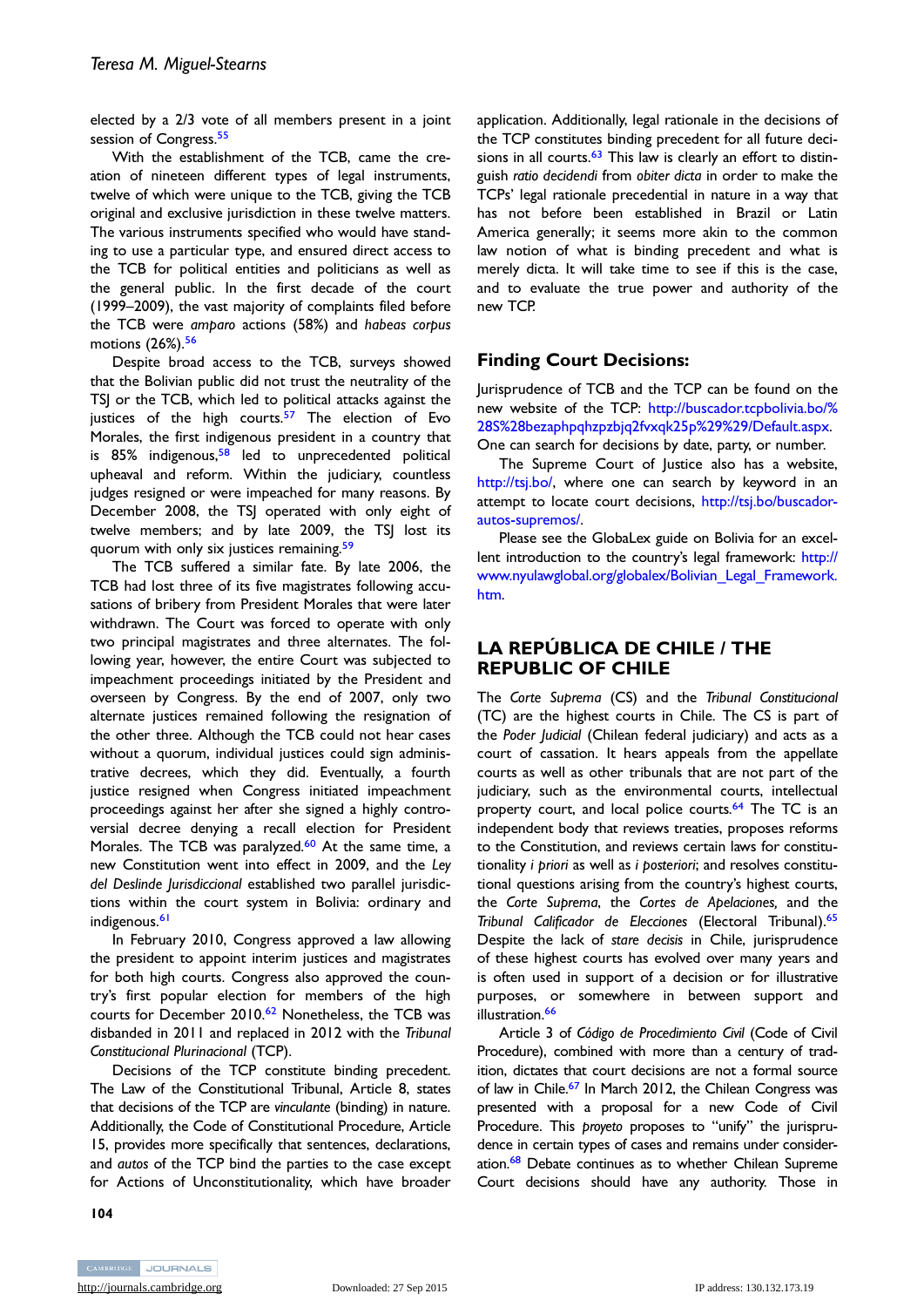<span id="page-6-0"></span>opposition believe that awarding the power to establish binding precedent to Supreme Court decisions will diminish judicial independence. Those in favour point to common law countries as examples where judicial independence and a system of precedent and stare decisis reside side-by-side.<sup>69</sup>

#### Court Decisions:

The website of the TC contains the decisions of the Court. Decisions can be examined by year (from 1972): [http://www.tribunalconstitucional.cl/index.php/sentencias/](http://www.tribunalconstitucional.cl/index.php/sentencias/busca_eras) [busca\\_eras](http://www.tribunalconstitucional.cl/index.php/sentencias/busca_eras); or found through searching: [http://www.tri](http://www.tribunalconstitucional.cl/index.php/sentencias/busca_basico)[bunalconstitucional.cl/index.php/sentencias/busca\\_basico](http://www.tribunalconstitucional.cl/index.php/sentencias/busca_basico). The posting of decisions is current.

The Poder Judicial website contains the resolutions of matters heard before the CS as well as the appellate courts and others: [http://basejurisprudencial.poderjudicial.cl/.](http://basejurisprudencial.poderjudicial.cl/) There are advanced search options to guide one through this free but somewhat complex database.

Please see the GlobaLex guide on Chile for an overview of the country's legal system: [http://www.nyulawglo](http://www.nyulawglobal.org/globalex/Chile1.htm) [bal.org/globalex/Chile1.htm](http://www.nyulawglobal.org/globalex/Chile1.htm).

#### **CONCLUSION**

This short survey of judicial power in five Latin American countries demonstrates the many similarities as well as the vast differences among the judiciaries of the region. It is apparent that countries are experimenting with different models, creating new processes, and transplanting practices from other jurisdictions and traditions as they attempt to solve problematic issues while keeping true to their legal foundations. Thus, the modified and tailored principles of judicial authority, including judicial review, standing, certiorari, and precedent, continue to evolve, as do many other aspects of the judiciary and legal system generally, just as in all democratic societies.

#### Footnotes

- <sup>1</sup> "This view of case law has its roots in the Code Napoleon and can be traced into the nineteenth century codes of civil law drafted for Chile and Colombia, for example." M.C. Mirow, Latin American Law: A History of Private Law and Institutions in Spanish America (University of Texas Press 2004) 197.
- $2$  [Latin "to be more fully informed"] (15c). In the United States, "The discretionary writ of certiorari has come to control access to almost all branches of Supreme Court jurisdiction. Appeal jurisdiction has been narrowly limited, and certification of questions from federal courts of appeals has fallen into almost complete desuetude. Certiorari control over the cases that come before the Court enables the Court to define its own institutional role." 'Certiorari' in Bryan A. Garner (ed) Black's Law Dictionary (10th edn Thomson Reuters 2014) citing Charles Alan Wright et al., Federal Practice and Procedure §4004 (2d edn Thomson Reuters 1996), 22.
- $3$  [Latin "to stand by things decided"] (18c) The doctrine of precedent, under which a court must follow earlier judicial decisions when the same points arise again in litigation. 'Stare Decisis' in Bryan A. Garner (ed) Black's Law Dictionary (10th edn Thomson Reuters 2014).
- <sup>4</sup> [Latin "toward all"]. 'Erga omnes' in Bryan A. Garner (ed) Black's Law Dictionary (10th edn Thomson Reuters 2014).
- $<sup>5</sup>$  [Latin "between parties"] (1816) Between two or more parties; with two or more parties in a transaction. 'Inter partes' in</sup> Bryan A. Garner (ed) Black's Law Dictionary (10th edn Thomson Reuters 2014).
- <sup>6</sup> Daniel M. Brinks, '"Faithful Servants of the Regime:" The Brazilian Constitutional Court's Role under the 1988 Constitution' in Gretchen Helmke and Julio Ríos-Figueroa (eds), Courts in Latin America (CUP 2011), 132.
- $<sup>7</sup>$ ibid 133, "courts that can choose their own agenda through discretionary docket control are better able to focus and target</sup> their decisions, to choose their allies and their enemies, and to avoid cases that might be hazardous to their health."
- <sup>8</sup> Craig L. Arceneaux, Democratic Latin America (Pearson 2013) 192.
- <sup>9</sup> From the Spanish, amparar: to favor, protect, support, defend (this author's translation). 'Amparar' in Real Academia Española (ed) Diccionario de Lengua Española (22nd edn 2012) <<http://lema.rae.es/drae/?val=amparar>> accessed 31 March 2015.
- <sup>10</sup> Arceneaux (n 8) 191–2; see also, Gloria Orrego-Hoyos, 'The Amparo Context in Latin American Jurisdiction: An Approach to an Empowering Action' (GlobaLex, April 2013) [<http://www.nyulawglobal.org/globalex/Amparo.htm>](http://www.nyulawglobal.org/globalex/Amparo.htm) Accessed 27 March 2015. Amparo has been adopted by several other countries around the world.
- <sup>11</sup> Robert Post (ed) Global Constitutionalism: Constitutional Administration (Yale Law School 2009) V-8, citing D. Neil MacCormick and Robert S. Summers, Interpreting Precedents: A Comparative Study (Ashgate 1997) 531, 532. In 2009, Yale Law School's Global Constitutionalism Seminar featured a section on precedent focusing on continental European civil law systems and the UK, Canada, and US common law traditions. As part of the seminar, preparatory readings were collated resulting in the abovecited, Global Constitutionalism publication.

<sup>13</sup> "As a matter of civilian methodology, there is almost no tradition of differentiating systematically in regard to a precedent opinion between ratio decidendi and obiter dicta – between holding and dictum – as in the common law, and this is true of fields of law not closely controlled by code of statute…" in Post (n 11) V-11, citing MacCormick and Summers (n 11) 537 (this concluding chapter contains an excellent summary of the primary differences in the treatment of precedent between common law and civil law jurisdictions).

<sup>12</sup> Arceneaux (n 8) 188-193.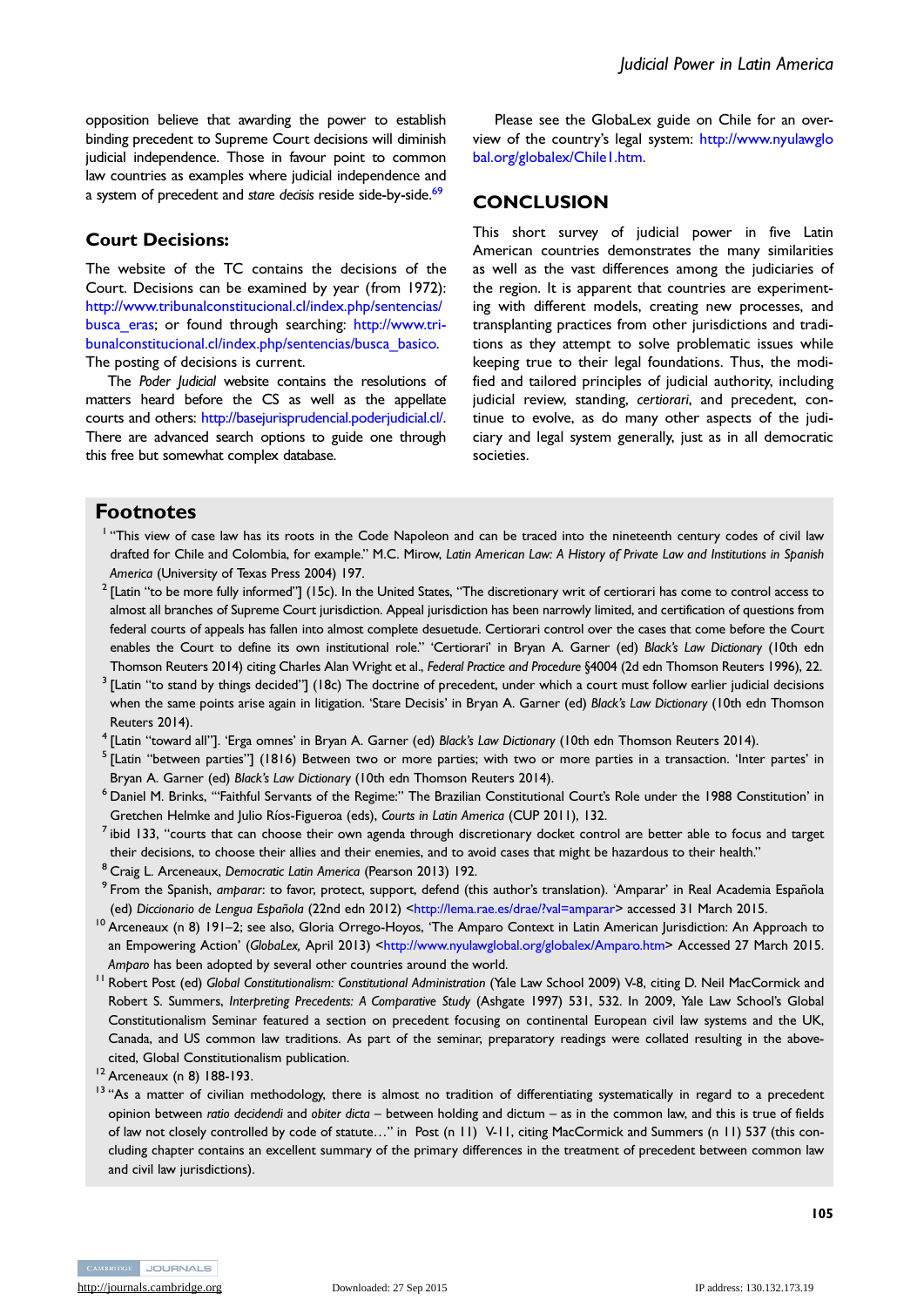- <span id="page-7-0"></span><sup>14</sup> Antonio Canova González, El Modelo Iberoamericano de Justicia Constitucional: Característica y Originalidad (Ediciones Paredes 2012) 140 (this author's translation).
- <sup>15</sup> ibid 137 (emphasis added to inidicate which countries are examined in this paper.)
- <sup>16</sup> At the time Canova González wrote his chapter, Bolivia had not yet created the country's current Tribunal Constitucional Plurinacional and had not yet passed complementing legislation which provides that the TCP's rationale constitutes binding precedent for future decisions. Therefore, Canova González placed Bolivia in the middle column; I have moved it to the first (this is a theoretical move since it is still too early in the TCP's life to accurately judge its true power).
- <sup>17</sup> Canova González (n 14) 137, admits that debate exists regarding the power of Brazil's highest court. Constitutional Amendments in the late  $20^{th}$  and early  $21^{st}$  centuries have provided for some express method of creating binding precedent in very limited circumstances. More details in the section on Brazil.

- <sup>19</sup> Mariana Magaldi de Sousa, 'How Courts Engage in the Policymaking Process in Latin America' in Carlos Scartascini, Ernesto Stein, and Mariano Tommasi (eds), How Democracy Works: Political Institutions, Actors, and Arenas in Latin American Policymaking (Inter-American Development Bank and David Rockefeller Center for Latin American Studies, Harvard University 2010) 113.
- <sup>20</sup> Ley de Amparo, Art. 192-3 (1936) as amended 24 June 2011 <[http://www.diputados.gob.mx/LeyesBiblio/abro/lamp/LAmp\\_abro.](http://www.diputados.gob.mx/LeyesBiblio/abro/lamp/LAmp_abro.pdf) [pdf>](http://www.diputados.gob.mx/LeyesBiblio/abro/lamp/LAmp_abro.pdf) accessed 18 March 2015. (This author's translation.) Jurisprudencia in Mexico is used only to describe decisions of binding precedent. The term is used more generically in other countries and refers to any and all opinions of the courts.
- <sup>21</sup> Ley de Amparo, Art. 222–4 (2013) [<http://www.diputados.gob.mx/LeyesBiblio/pdf/LAmp\\_140714.pdf](http://www.diputados.gob.mx/LeyesBiblio/pdf/LAmp_140714.pdf)> accessed 18 March 2015. (This author's translation.)
- <sup>22</sup> Jose Maria Serna de la Garza, 'The Concept of Jurisprudencia in Mexican Law' (2009) 1 (2) Mex.LR citing Ley Orgánica del Poder Judicial de la Federación as amended 24 May 1995 <[http://biblio.juridicas.unam.mx/revista/MexicanLawReview/numero/2/nte/](http://biblio.juridicas.unam.mx/revista/MexicanLawReview/numero/2/nte/nte5.htm) [nte5.htm](http://biblio.juridicas.unam.mx/revista/MexicanLawReview/numero/2/nte/nte5.htm)> accessed 18 March 2015. This article provides a detailed explanation and analysis of both binding and non-binding decisions jurisprudencia in Mexico.

 $23$  ibid.

 $24$  ibid.

- $25$  Arceneaux (n 8) 215.
- <sup>26</sup> Magaldi de Sousa (n 19) 113.
- <sup>27</sup> Marisol Floren-Romero, 'Mapping the Digital Legal Information of Mexico, Central America, the Spanish Speaking Caribbean and Haiti' (2012) 40 IJLI 417, 428. Information updated by this author.
- <sup>28</sup> Keith S. Rosenn, 'Judicial Review in Brazil: Developments under the 1988 Constitution' (2000) 7 Sw.J.L. & Trade Am. 291, 293-4. <sup>29</sup> ibid 302.
- <sup>30</sup> Rodrigo M. Nunes, 'Politic without Insurance: Democratic Competition and Judicial Reform in Brazil' (2010) 42 Comp. Pol. 313, 316.
- <sup>31</sup> Rosenn (n 28) 302.
- <sup>32</sup> Nunes (n 30) 318; see also, Diana Kapiszewski, High Courts and Economic Governance in Argentina and Brazil (CUP 2012), 99.
- <sup>33</sup> Nunes (n 30) 318.
- <sup>34</sup> Teresa Miguel, 'The Digital Legal Landscape in South America: Government Transparency and Access to Information' (2012) 40 IJLI 64–5.
- <sup>35</sup> Rosenn (n 28) 296.
- <sup>36</sup> STF, 'Súmulas' [<http://www.stf.jus.br/portal/cms/verTexto.asp?servico=jurisprudenciaSumula](http://www.stf.jus.br/portal/cms/verTexto.asp?servico=jurisprudenciaSumula)> accessed 17 March 2015
- <sup>37</sup> Nunes (n 30) 318, 326–7.
- 38 STF, 'Súmulas Vinculantes' [<http://www.stf.jus.br/portal/cms/verTexto.asp?servico=jurisprudenciaSumulaVinculante>](http://www.stf.jus.br/portal/cms/verTexto.asp?servico=jurisprudenciaSumulaVinculante) accessed 17 March 2015.
- <sup>39</sup> Kapiszewski (n 32) 96–7; Brinks (n 6) 136.
- <sup>40</sup> Miguel (n 34) 65.
- <sup>41</sup> ibid 65–6. Updated and accessed by this author on 17 March 2015.
- <sup>42</sup> Christopher Walker, 'Toward Democratic Consolidation? The Argentine Supreme Court, Judicial Independence, and the Rule of Law' (2008) 4 HCQR 54, 70.
- <sup>43</sup> ibid 71.
- <sup>44</sup> ibid 72.
- $45$  ibid.
- 46 German J. Bidart Campos, La Corte Suprema: El Tribunal de las Garantías Constitucionales (Ediar 2010) 21, citing Pastorino v. Ronillon (1883) [1884] 25 Fallos de La Corte Suprema de Justicia de La Nación 364, 368; Carlos Tribiño, La Corte Suprema: Competencia y Vías de Acceso (Abeledo Perrot 2010) 36, citing Ceramica San Lorenzo [1985] 307 Fallos 1094, 1096–7. The 1883 CSJN decisión admonishes, "…hay un deber moral para los jueces inferiores en conformar sus decisiones como las misma corte lo tiene decidido en casos análogos…" (there is a moral duty for the lower court judges to conform their decisions to those of this court in analogous cases) (this author's translation).

106

<sup>18</sup> Arceneaux (n 8) 215.